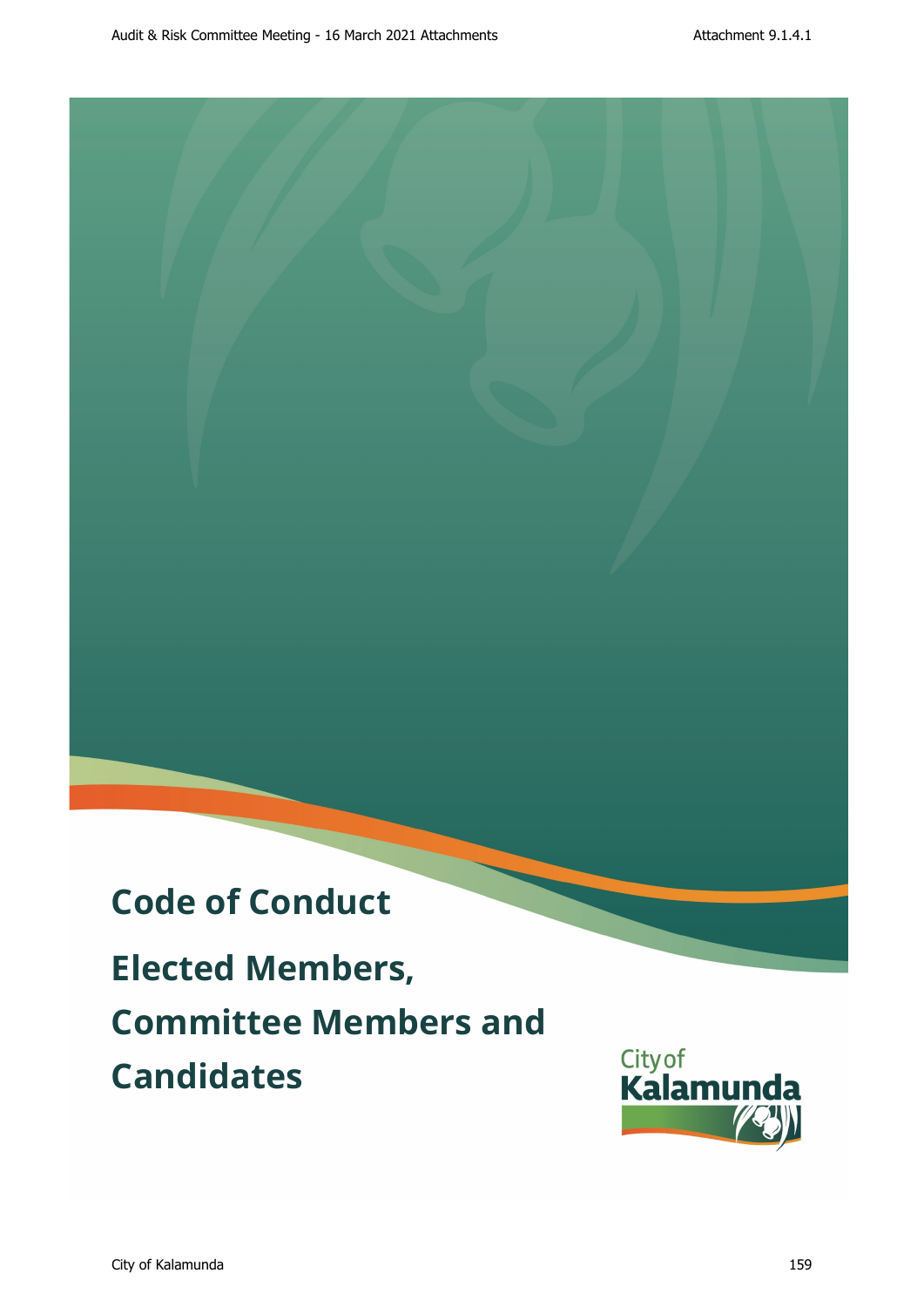#### **CITY OF KALALMUNDA**

#### **CODE OF CONDUCT**

#### **ELECTED MEMBERS, COMMITTEE MEMBERS AND CANDIDATES**

#### **Division 1 – Preliminary Provisions**

# **1. Citation**

This is the City of Kalamunda Code of Conduct for Elected Members, Committee Members and Candidates.

# **2. Terms used**

2.1 In this code: -

*Act* means the *Local Government Act 1995*; *candidate* means a candidate for election as a council member; *CEO* means the Chief Executive Officer of the City of Kalamunda; *code* means this code of conduct; *compliant* means a complaint made under clause 11 (1); *council meeting* includes Public Agenda Briefings; *publish* means to include on a social media platform.

2.2 Other terms used in this code that are also used in the Act have the same meaning as in the Act unless the contrary intention appears.

#### **Division 2 – General Principles**

# **3. Overview of Division**

This Division sets general principles to guide the behaviour of council members, committee members and candidates.

### **4. Personal Integrity**

- 1. A council member, committee member and candidate should
	- (a) act with reasonable care and diligence; and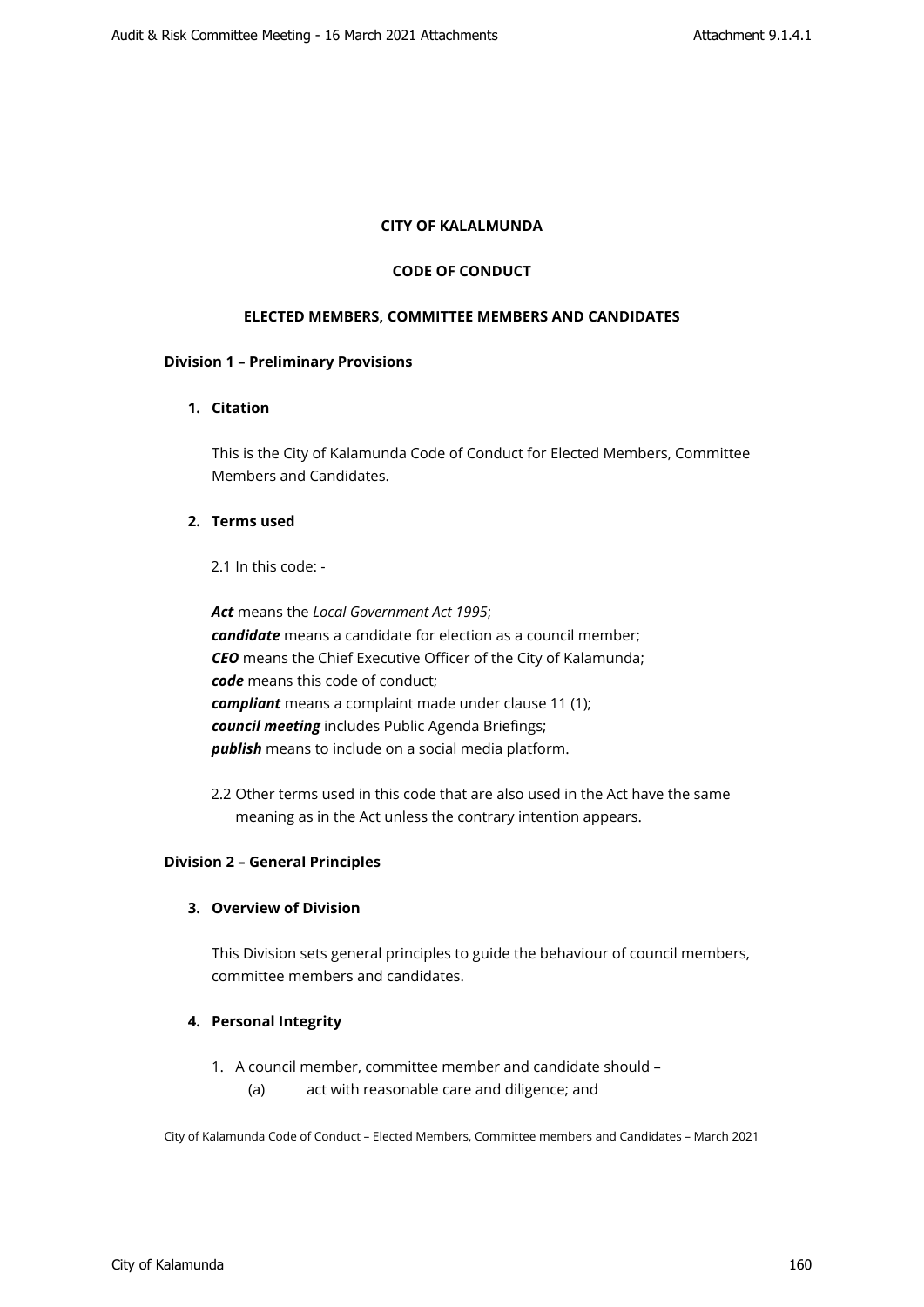- (b) act with honesty and integrity; and
- (c) act lawfully; and
- (d) identify and appropriately manage any conflict of interest; and
- (e) avoid damage to the reputation of the local government.
- 2. A council member or committee member
	- (a) act in accordance with the trust in council members and committee members; and
	- (b) participate in decision-making in an honest, fair, impartial and timely manner; and
	- (c) actively seek out and engage in training opportunities to improve the performance of their role; and
	- (d) attend and participate briefings, workshops and training sessions provided or arranged by the local government in relation to the performance of their role.

## **5. Relationships with others**

- 1. A council member, committee member and candidate should
	- (a) treat others with respect, courtesy and fairness; and
	- (b) respect and value diversity in the community.
- 2. A council member or committee member should maintain and contribute to a harmonious, safe and productive environment.

### **6. Accountability**

A council member or committee member should –

- (a) base decisions on relevant and factually correct information; and
- (b) make decisions on merit, in the public interest and in accordance with statutory obligations and principles of good governance and procedural fairness; and
- (c) read all agenda papers given to them in relation to council or committee meetings; and
- (d) be open and accountable to, and represent the community in the district.

## **Division 3 – Behaviour**

### **7. Overview of Division**

This Division sets out –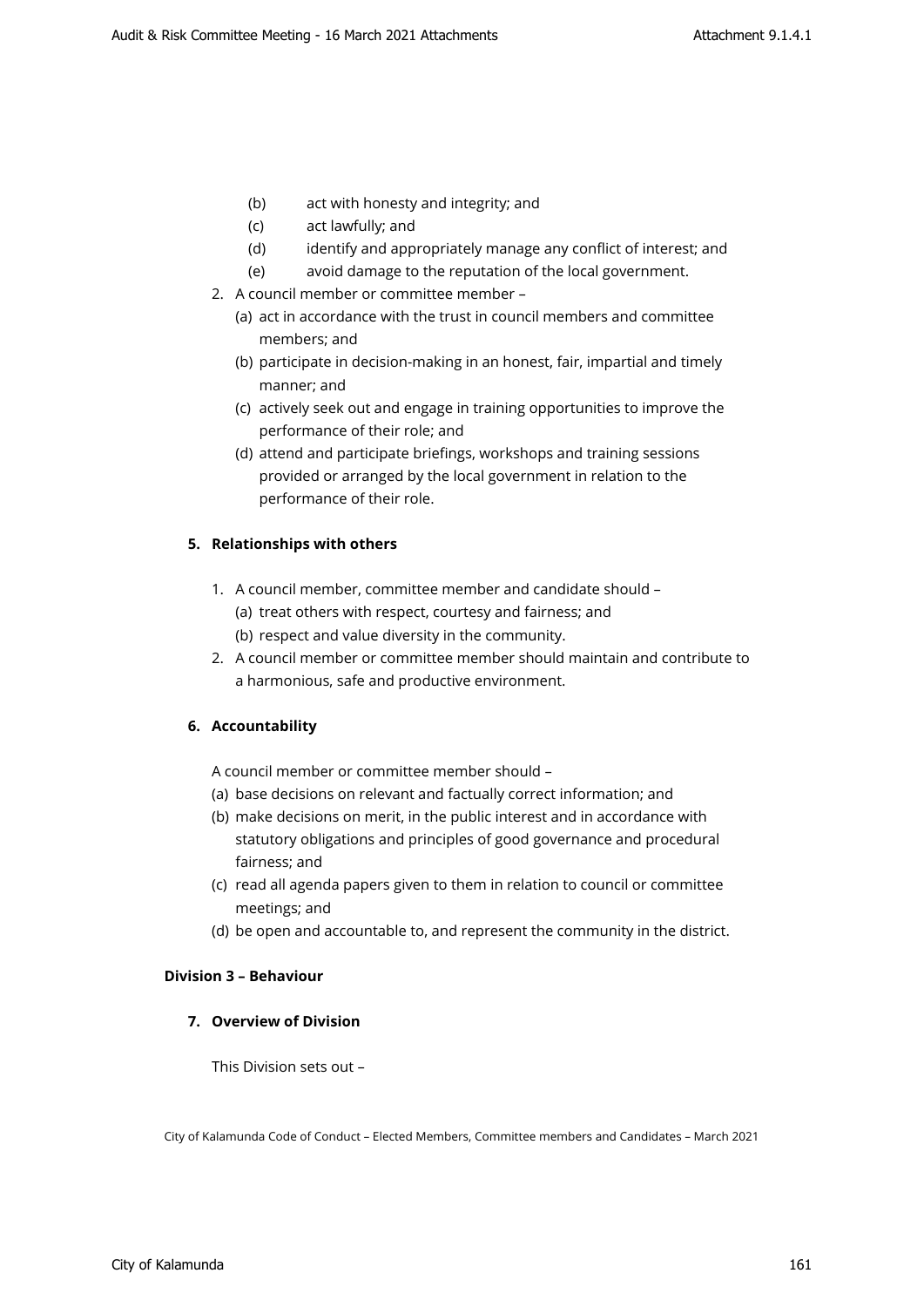- (a) requirements relating to the behaviour of council members, committee members and candidates; and
- (b) the mechanism for dealing with alleged breaches of those requirements.

# **8. Personal integrity**

- 1. A council member, committee member or candidate
	- (a) must ensure that their use of social media and other forms of communications complies with this code; and
	- (b) must only publish material that is factually correct.
- 2. A council member or committee member
	- (a) must not be impaired by alcohol or drugs in the performance of their official duties; and
	- (b) must comply with all policies, procedures and resolutions of the local government.

# **9. Relationships with others**

A council member, committee member or candidate –

- (a) must not bully or harass another person in any way; and
- (b) must deal with the media in a positive and appropriate manner and in accordance with any relevant policy of the local government; and
- (c) must not use offensive or derogatory language when referring to another person; and
- (d) must not disparage the character of another council member, committee member or candidate or a local government employee in connection with the performance of their official duties; and
- (e) must not impute dishonest or unethical motives to another council member, committee member or candidate or a local government employee with the performance of their official duties.

# **10. Council or committee meetings**

When attending a council or committee meeting, a council member, committee member or candidate –

- (a) must not act in an abusive or threatening manner towards another person; and
- (b) must not make a statement that the member or candidate knows, or could reasonably be expected to know, is false or misleading; and
- (c) must not repeatedly disrupt the meeting; and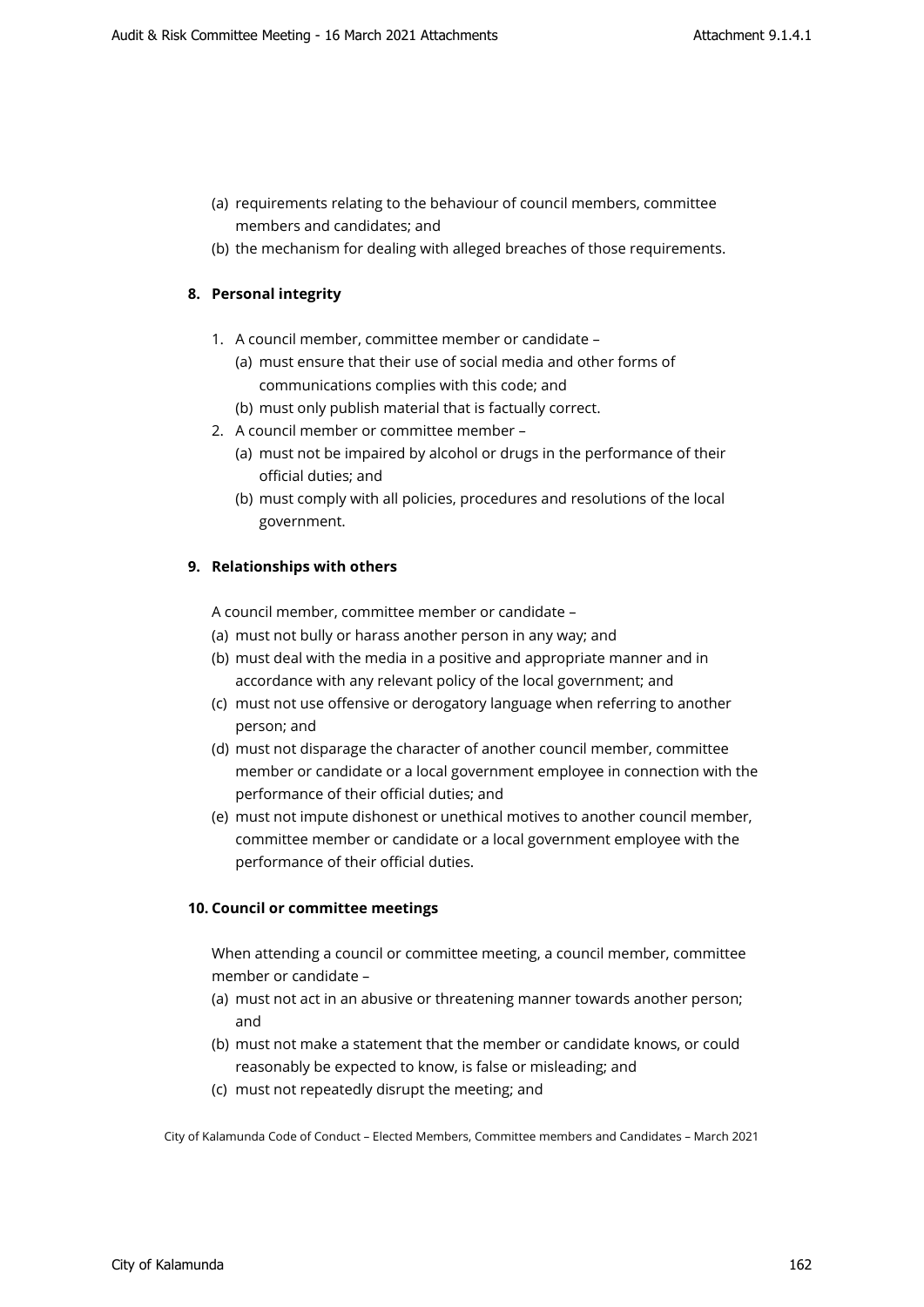- (d) must comply with any requirement of a local law of the local government relating to the procedure and conduct of council or committee meetings; and
- (e) must comply with any direction given by the person presiding at the meeting; and
- (f) must immediately cease to engage in any conduct that has been ruled out of order by the person presiding at the meeting.

#### **11. Complaint about alleged breach**

- 1. A person may make a complaint, in accordance with subclause (2), alleging a breach of a requirement set out in this division.
- 2. a complaint must be made
	- (a) in writing in the form approved by the local government; and
	- (b) to a person authorised under subclause (3) ; and
	- (c) within 1 month after the occurrence of the alleged breach.
- 3. The local government must in writing authorise 1 or more persons to receive complaints and withdrawals of complaints.

#### **12. Dealing with complaint**

- 1. After considering a complaint, the local government must, unless it dismisses the complaint under clause 13 or the complaint is withdrawn under clause 14 (1), make a finding as to whether the alleged breach the subject of the complaint has occurred.
- 2. Before making a finding in relation to the complaint, the local government must give the person to whom the complaint relates a reasonable opportunity to be heard.
- 3. A finding that the alleged breach has occurred must be based on the evidence from which it may be concluded that it is more likely that the breach occurred than that it did not occur.
- 4. If the local government makes a finding that the alleged breach has occurred, the local government may –
	- (a) take no further action; or
	- (b) prepare and implement a plan to address the behaviour of the person to whom the complaint relates.
- 5. When preparing a plan under subclause 4 (b), the local government must consult with the person to whom the complaint relates.
- 6. A plan under subclause 4 (b) may include a requirement for the person to whom the complaint relates to do 1 or more of the following – (a) engage in mediation;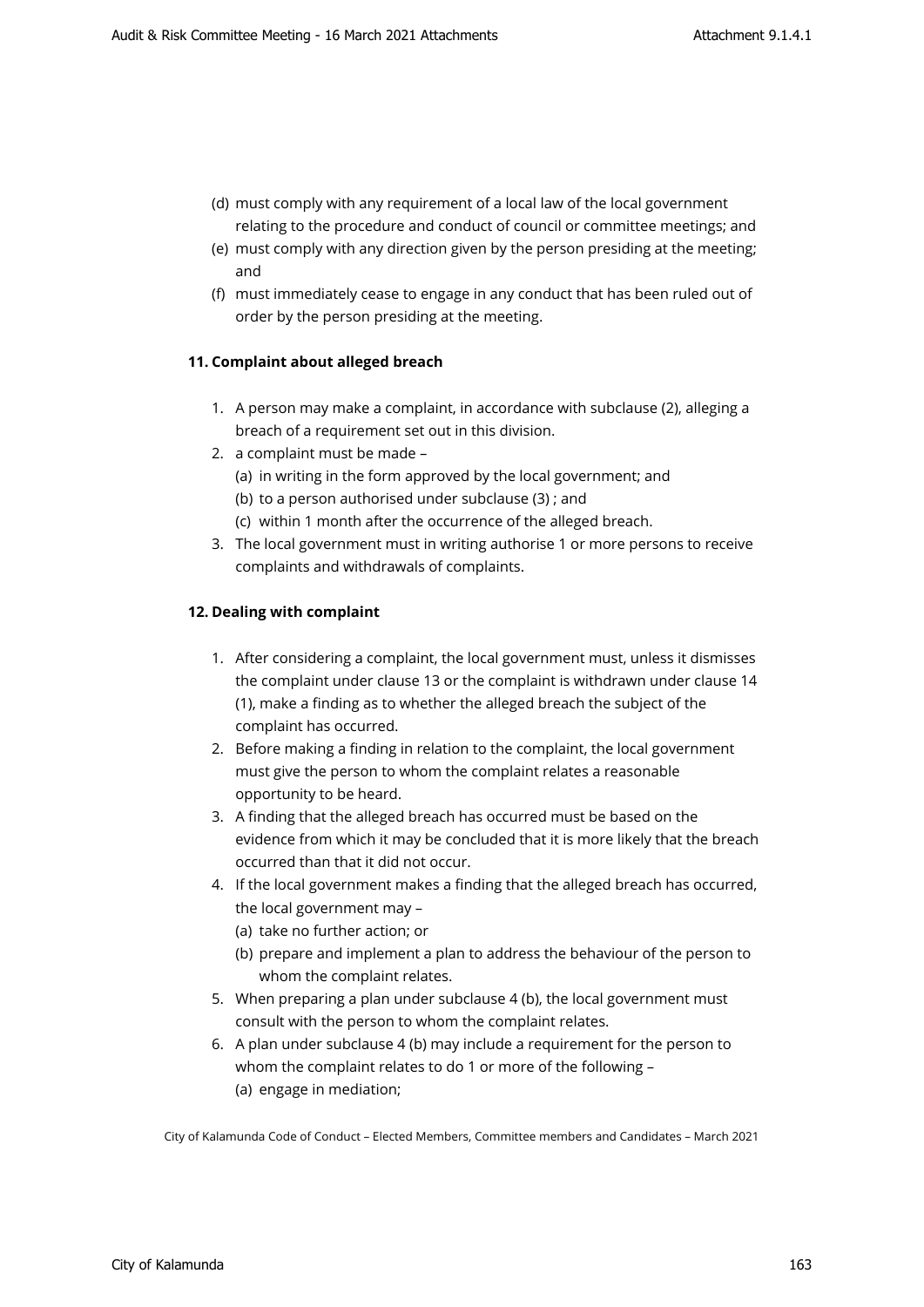- (b) undertake counselling;
- (c) undertake training
- (d) take other action the local government considers appropriate.
- 7. If the local government makes a finding in relation to the complaint, the local government must give the complainant, and the person to whom the complaint relates written notice of –
	- (a) the finding and the reasons for its finding; and
	- (b) if its finding is that the alleged breach has occurred its decision under subclause 4.

# **13. Dismissal of complaint**

# Divsion4 Rukles

- 1. The local government must dismiss a complaint if it is not satisfied that
	- (a) the behaviour to which the complaint relates occurred at a council or committee meeting; and
	- (b) either
		- (i) the behaviour was dealt with by the person presiding at the meeting; or
		- (ii) the person responsible for the behaviour has taken remedial action in accordance with a local law of the local government that deals with meeting procedures.
- 2. If the local government dismisses a complaint, the local government must give the complainant, and the person to whom the complaint relates, written notice of its decision and the reasons for its decision.

# **14. Withdrawal of complaint**

- 1. A complainant may withdraw their complaint at any time before the local government makes a finding in relation to the complaint.
- 2. The withdrawal of a complaint must be
	- (a) in writing; and
	- (b) given to a person authorised under clause 11 (3).

# **15. Other provisions about complaints**

- 1. A complaint about an alleged breach by a candidate cannot be dealt with by the local government unless the candidate has been elected as a council member.
- 2. The procedure for dealing with complaints may be determined by the local government to the extent that it is not provided for in this Division.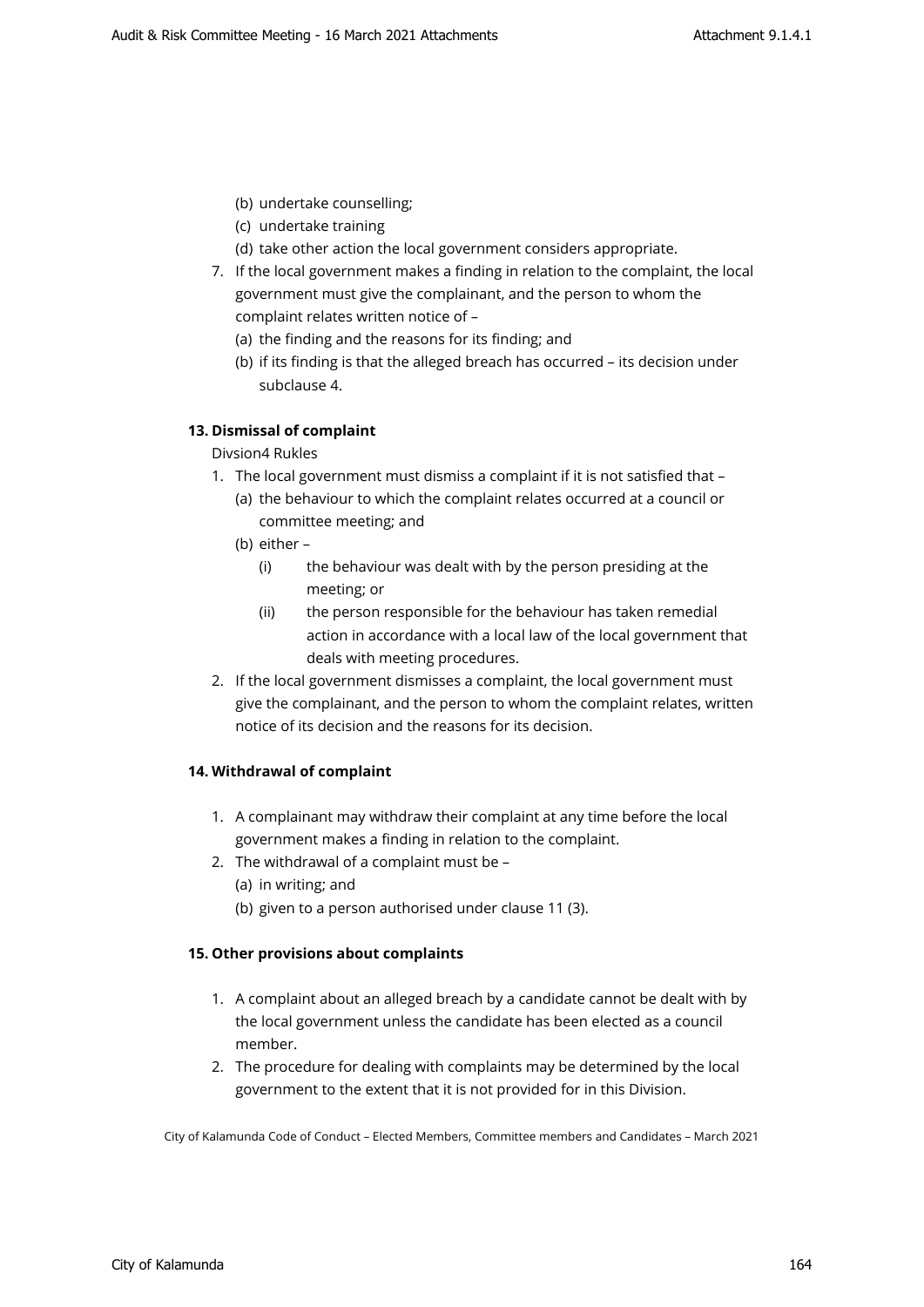#### **Division 4 – Rules of conduct**

#### *Notes for this Division*

- *1. Under section 5.105 (1) of the Act a council member commits a minor breach if the council member contravenes a rule of conduct. This extends to the contravention of a rule of conduct that occurred when the council member was a candidate.*
- *2. A minor breach is dealt with by a standards panel under section 5.110 of the Act.*

## **16. Overview of this Division**

- 1. This Division sets out rules of conduct for council members and candidates.
- 2. A reference in this Division to a council member includes a council member when acting as a committee member.

#### **17. Misuse of local government resources**

1. In this clause –

**Electoral purpose** means the purpose of persuading electors to vote in a particular way at an election, referendum or other poll held under the Act, the *Electoral Act 1907* or the *Commonwealth Electoral Act 1918.* **Resources of a local government** includes –

- 
- (a) local government property; and
- (b) services provided, or paid for by a local government.
- 2. A council member must not directly or indirectly, use the resources of a local government for an election purpose or other purpose unless authorised under the Act, or by the local government or the CEO, to use the resources for that purpose.

#### **18. Securing personal advantage or disadvantaging others**

- 1. A council member must note make improper use of their office
	- (a) to gain, directly or indirectly, an advantage for the council member or any other person; or
	- (b) to cause detriment to the local government or any other person.
- 2. Subclause 1. Does not apply to conduct that contravenes section 5.93 of the Act or the Criminal Code section 83.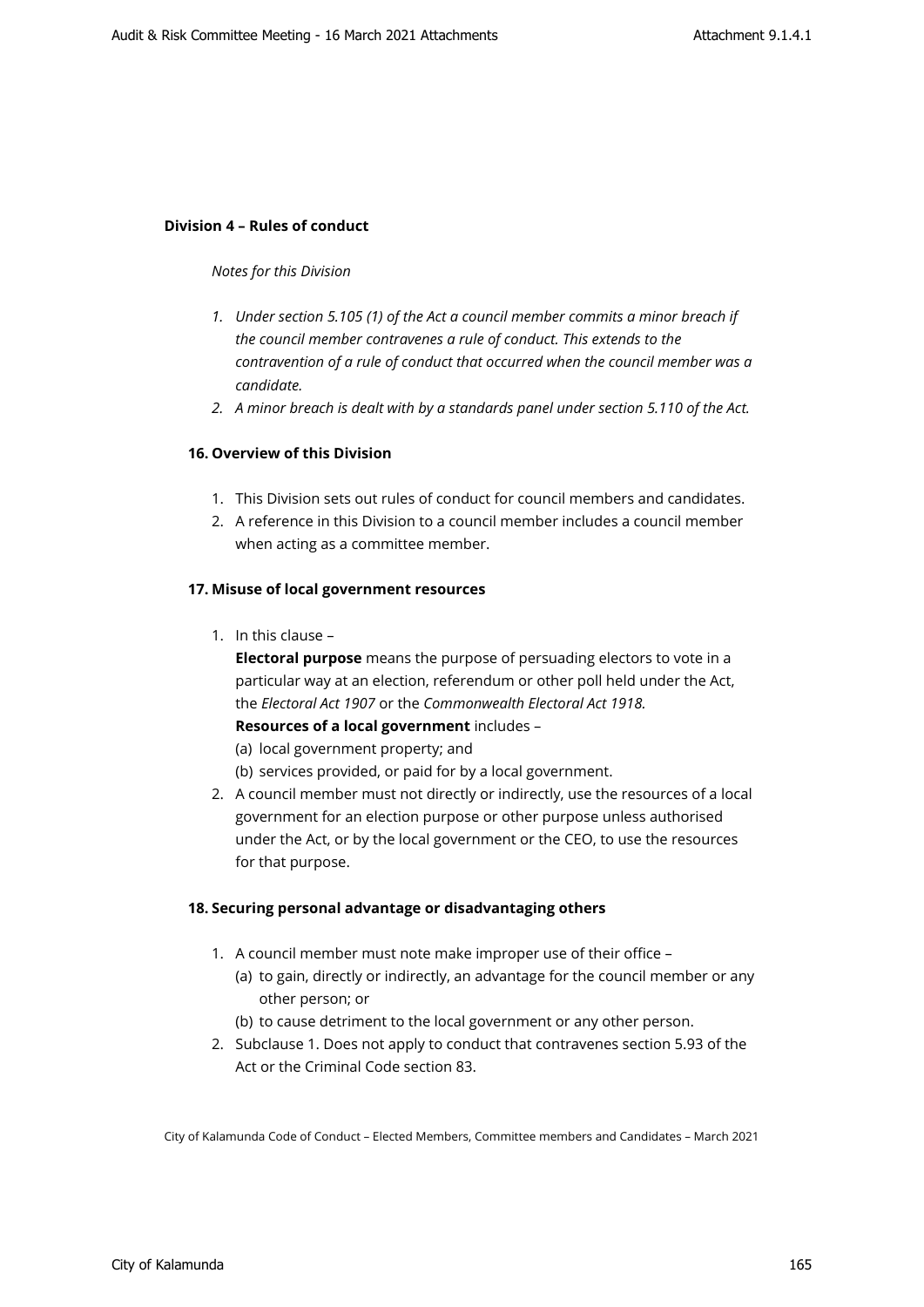## **19. Prohibition against involvement in administration**

- 1. A council member must not undertake a task that contributes to the administration of the local government unless authorised by the local government or the CEO to undertake that task.
- 2. Subclause 1., does not apply to anything that a council member does as part of the deliberations of a council or committee meeting.

#### **20. Relationship with local government employees**

1. In this clause –

Local government employee means a person –

- (a) employed by a local government under section 5.36 (1) of the Act; or
- (b) engaged by a local government under a contract for services.
- 2. A council member or a candidate must not
	- (a) direct or attempt to direct a local government employee to do or not do anything in their capacity as a local government employee, or
	- (b) attempt to influence by means of a threat or the promise of a reward, the conduct of a local government employee in their capacity as a local government employee; or
	- (c) act in an abusive or threatening manner towards a local government employee.
- 3. Subclause 2. (a) does not apply to anything that a council member does a part of the deliberations at a council or committee meeting.
- 4. If a council member or candidate, in their capacity as a council member or candidate, is attending a council or committee meeting or other organised event (for example, a briefing or workshop) the council or candidate must not orally, in writing or by any other means –
	- (a) make a statement that a local government employee is incompetent or dishonest; or
	- (b) use an offensive or objectionable expression when referring to a local government employee.
- 5. Subclause 4. (a) does not apply to conduct that is unlawful under the *Criminal Code Chapter XXXV*.

# **21. Disclosure of information**

1. In this clause –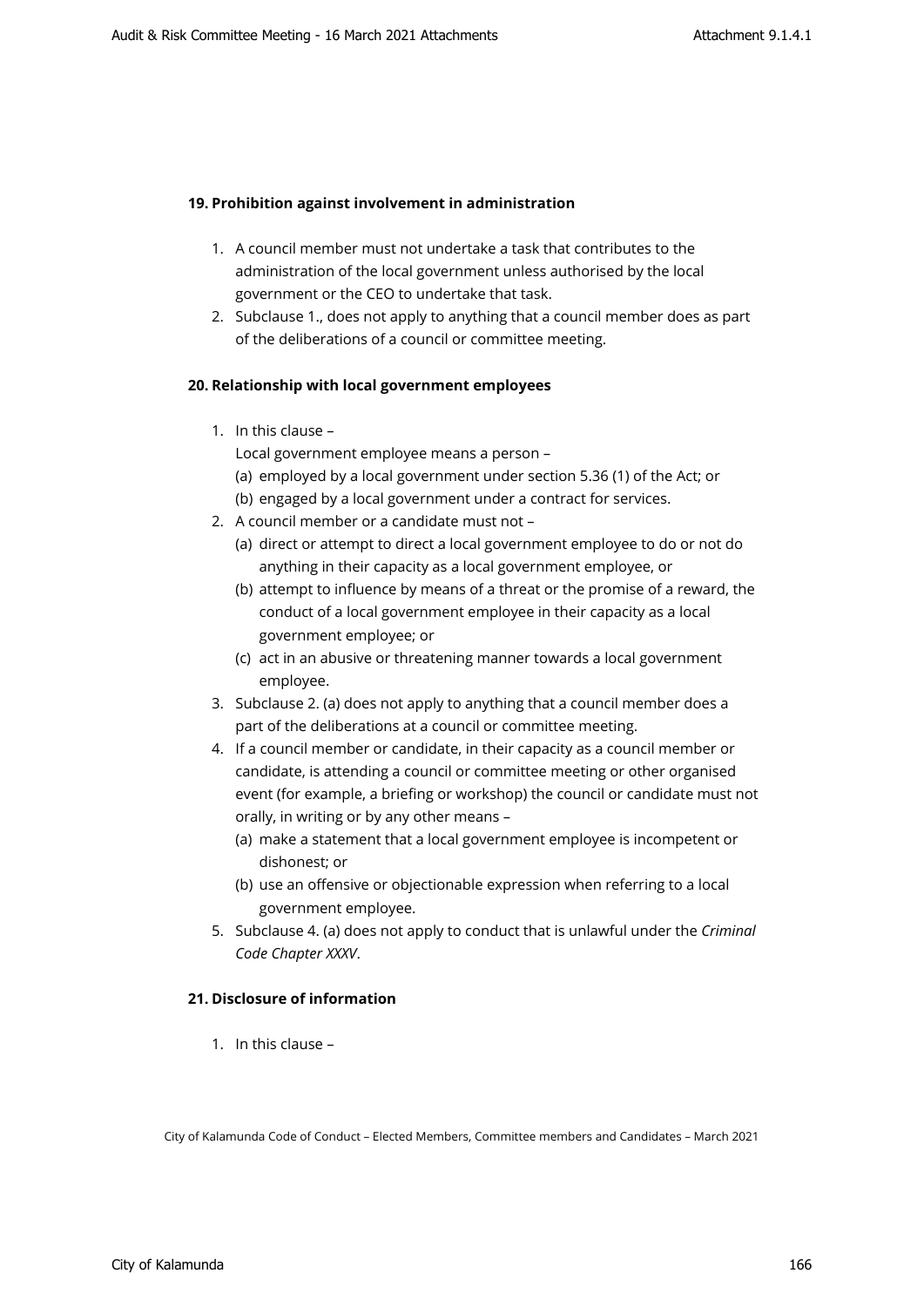**closed meeting** means a council or committee meeting, or part of a council or committee meeting that is closed to members of the public under section 5.23 (2) of the Act;

**confidential document** means a document marked by the CEO, or by a person authorised by the CEO, to clearly show that the information in the document is not to be disclosed;

**document** includes a part of a document;

**non-confidential document** means a document that is not a confidential document.

- 2. A council member must not disclose information that the council member (a) derived from a confidential document; or
	- (b) acquired at a closed meeting other than information derived from a nonconfidential document.
- 3. Subclause 2 does not prevent a council member from disclosing information –
	- (a) at a closed meeting; or
	- (b) to the extent specified by the council and subject to such other conditions as the council determines; or
	- (c) that is already in the public domain; or
	- (d) to an officer of the department; or
	- (e) to the Minister; or
	- (f) to a legal practitioner for the purpose of obtaining legal advice; or
	- (g) if the disclosure is required or permitted by law.

#### **22. Disclosure of interests**

1. In this clause –

# **Interest** –

- (a) means an interest that could, or could reasonably be perceived to,
- adversely affect the impartiality of the person having the interest; and (b) includes an interest arsing from kinship, friendship or membership of an
	- association.
- 2. A council member who has an interest in any matter to be discussed at a council or committee meeting attended by the council member must disclose the nature of the interest –
	- (a) in a written notice given to the CEO before the meeting; or
	- (b) at the meeting immediately before the matter is discussed.
- 3. Subclause 2 does not apply to an interest referred to in section 5.60 of the Act.